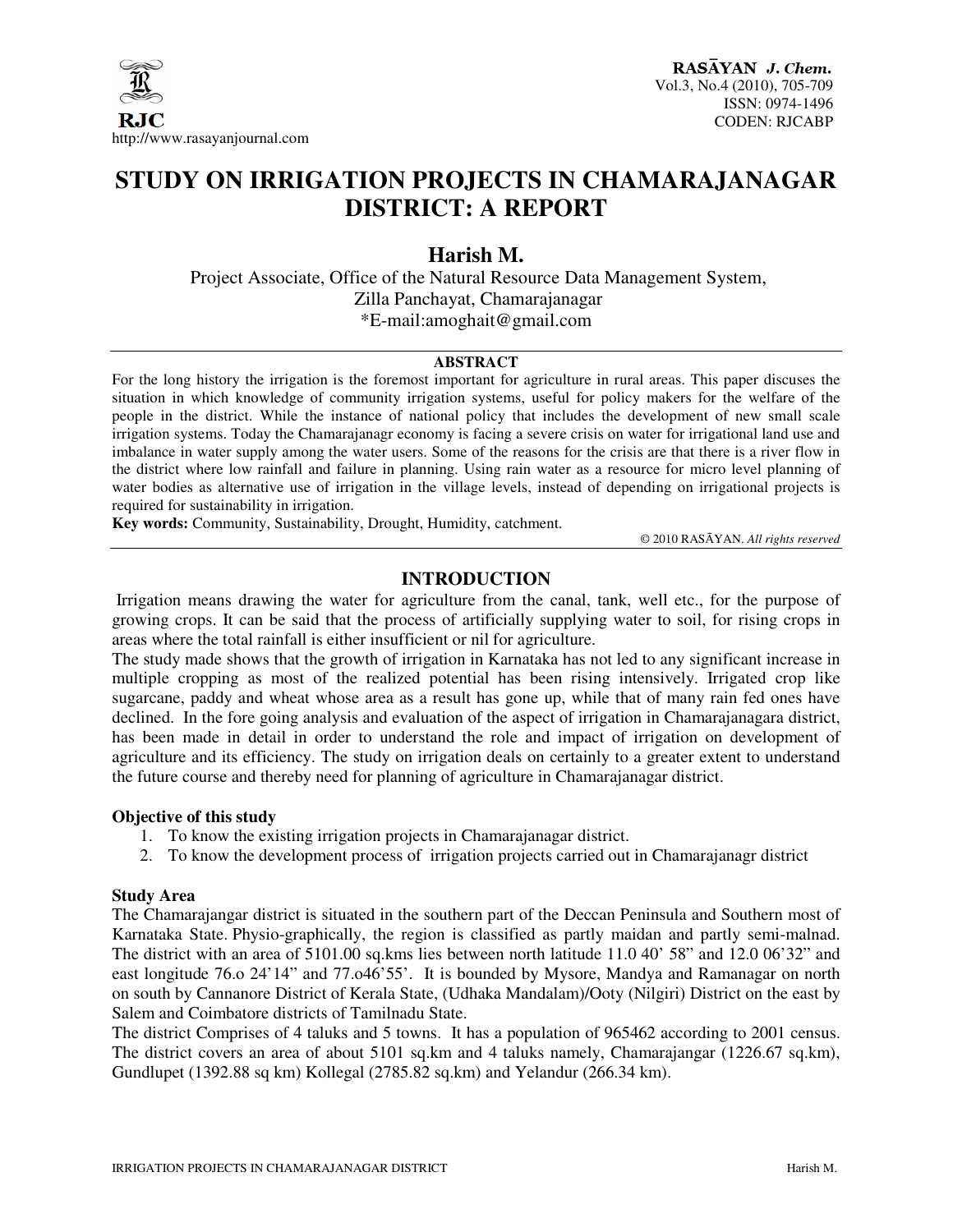# **EXPERIMENTAL**

## **Methodology**

For the study of irrigation projects carried out in Chamarajanagar district I have collected the secondary data from the different sources such as, Zilla Panchayat, Engineering division, such as the projects carried out in different period, the storage capacity, water storage, uses for irrigation etc. While the Department of agriculture has given the details regarding the crops which can be grown with the help of irrigation projects .The Water shed development program department has given the details on the amount of water storage, use of water for different crops that can be grown with minimum water from the existing projects in the district. The department of statistics has given the details of the land use, rainfall, crops grown etc in Chamarajanagar district. By the above data has been made use for the analysis for the present study. So for this even I have collected the information with respect to irrigation by use of internet as a tool for the earlier case studies for the review.

### **Irrigation in Chamarajanagar District**

An artificial feeding of the water to the agriculture land for rising crops is known as irrigation. The histories of irrigation as well as agriculture of Chamamarajanagar district has given less important due to scarcity of rainfall. It is on the backward district which was generally suffering from partial or total drought or absent of rainfall. The irrigation was practiced by water drawing appliances namely channels, tanks, wells and underground wells. The below data table of 1995-96 analysis the different types of irrigation that have carried under Chamarajangar district. The data states that wells consists of 21,368 (88.68 percent) followed by the tank irrigation is of other sources is of 1.777(7.36 percent). The third ranks consists of other king of irrigation sources that is 697(2.89 percent), While 175(0.72percent) consists of channels and the last and fourth ranks is of bore well of numbering 86 (0.36 Percentage)

|    |                 |                 |              |                | <b>BORE</b>  | <b>OTHER</b>   |        |
|----|-----------------|-----------------|--------------|----------------|--------------|----------------|--------|
| No | <b>TALUKS</b>   | <b>CHANNALS</b> | <b>TANKS</b> | <b>WELLS</b>   | <b>WELLS</b> | <b>SOURCES</b> | TOTAL  |
|    |                 |                 |              |                |              |                |        |
|    | Chamarajanagara | 149 (3.78)      | 200 (5.07)   | 3,548 (89.91)  | NIL          | 49 (1.25)      | 3,946  |
| 2  | Gundlupet       | Nil             | 300 (6.67)   | 4,096 (91.06)  | 80(1.78)     | 22 (1.49)      | 4,498  |
|    |                 |                 |              |                |              |                |        |
| -3 | Kollegal        | 26 (1.21)       | 317 (2.46)   | 11,822 (91.70) | Nil          | 626 (4.86)     | 12,781 |
|    |                 |                 |              |                |              |                |        |
| 4  | Yelandur        | Nil             | 960 (33.48)  | 1,902 (66.33)  | 6(0.21)      | Nil            | 2,868  |
|    |                 |                 |              |                |              |                |        |
| 5  | Total           | 175 (0.72)      | 1,777(7.36)  | 21,368(88.68)  | 86 (0.36)    | 697 (2.89)     | 24,093 |
|    |                 |                 |              |                |              |                |        |

Table-1: Irrigation bydifferent sources in Chamarajanagara district-1995-96

SOURCE: - Chamarajanagar District at a Glance - 1995-96 (Figures in brackets are percentages

# **Review of irrigational projects in Chamarajanagar district**

The above data shows that there is a change in different types and percent variation. By this we find that the major irrigation projects have been carried out in the Chamarajanagr district from the past decades.

#### **1. Uduthorehalla reservoir**

The Uduthorehalla project comprises of a storage reservoir across Uduthorehalla steam (a tributary of river Cauvery) near Ajjipura village in Kollegal taluk. An earthen dam of about 1,560 meters in length and 41.30 meters in height is proposed for constructing and forming the storage with gross storage capacity of 26.19 million cubic meters and live storage capacity of 22.01 million cubic meters. Two canals are proposed on either side to irrigation 6,275 hectares. The existing net area of 325 hectares in Gundapura dam situated about 2 km downstream of reservoir. While the left bank canal with an irrigational command of 2,510 hectares run for 12 kms. The right bank canal runs for 47 kms to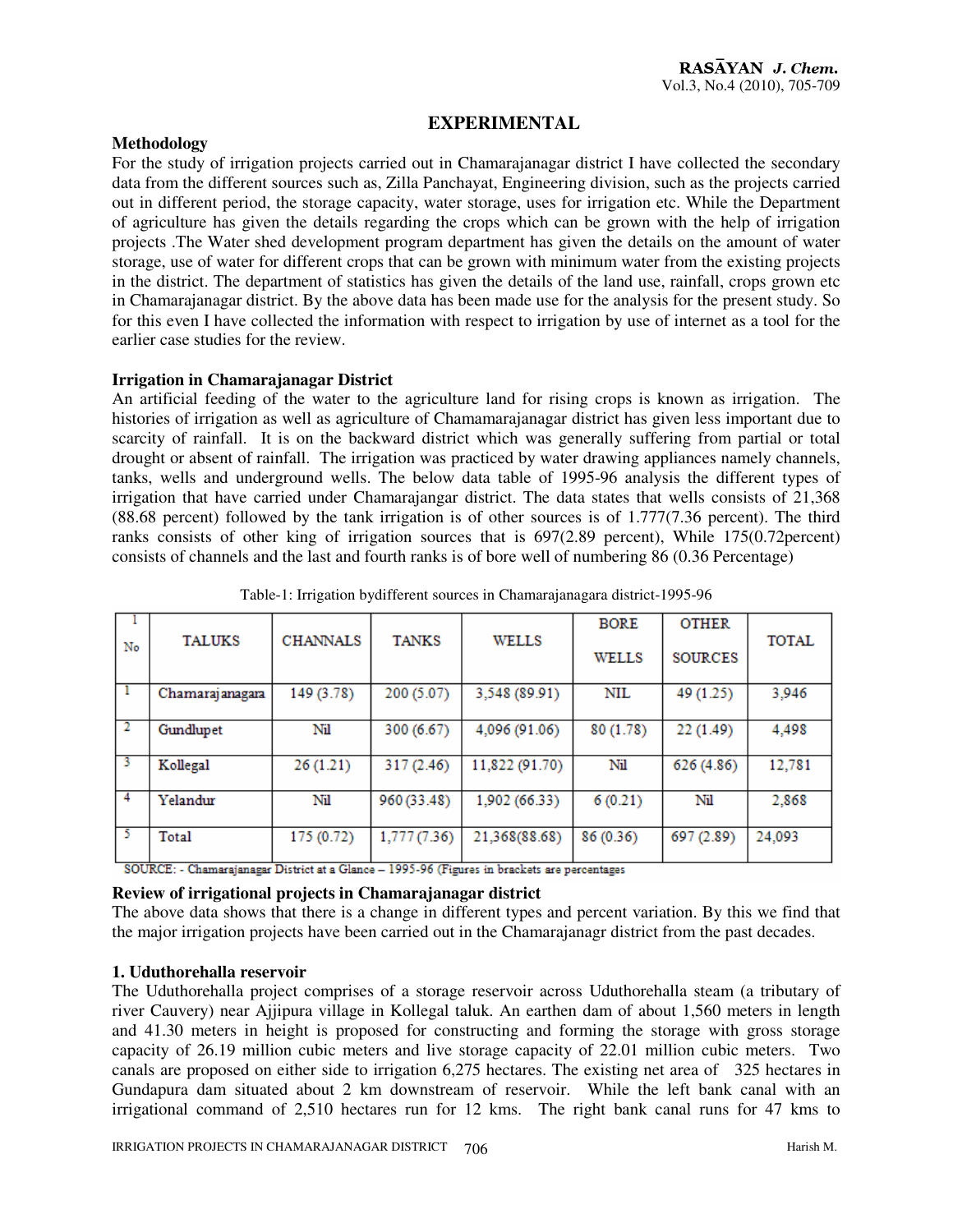command an area of 3,765 hectares. The catchment area of the dam site is 262 sq. km with 75 percent dependable yield of 25.85 million cubic meters at the dam site. The proposed utilization of water is about 34.84 million cubic meters project at 1977 level .The entire achukattu lies in Ramapura hobli of Kollegal Taluk having rainfall of less than 45cm. But only about 162 hectares of forest land comes under reservoir submersion and about 5 km cart track between Ajjipura and Suttinavelli is affected by this project.

### **2. Nallur amanikere reservoir**

The Nallur Amanikere Project Construction of an earthen dam of 1,920 meters length and 14.54 meters height, with side channel spillway across Gundlu stream near Ingalvadi village in Gundlupet. Two canals one on either sides, provide irrigation over an area of 1,300 hectares lying in Gundlupet. After the completion of the second stage it is proposed to provide irrigation over an area of 2,428 hectares. Only about 195 hectares of land comes under submersion on complete on of storage capacity of 6.56 million cubic meters of water. The left bank canals run only for about 5km having an irrigable command of 279 hectares utilization of 6.23 million cubic meters is completed under this project. Work on this project was commenced during 1975 and full irrigation potential to an extent of 1,051 hectares under the left bank canal and 249 hectares under right bank canal has been created by June 1995.

### **3. Suvarnava reservoir**

The Suvarnavathi dam is 28 meters height and the length of 1,240 meters across the Suvarnavathi River a tributary of the Cauvery near Attagullipura in Chamaranagara. Two canals, one on either side of the bank, take off from the reservoir to irrigate an area of 2,580 hectares in Chamarajanagar including stabilization of 4,362 hectares under existing annekattu. The reservoir has the storage capacity of 35.4 million cubic meters and the proposed utilization is 95.19 million cubic meters. The work under this project was started in 1967 and it was completed in 1984. The expenditure by the end of March 1995 was 368.99 lakes. An area of 508 hectares has been submerged due to the construction of the reservoir.

#### **4. Chickhole reservoir**

The Chickahole dam, 745 meters long and 24 meters high is constructed across the river Chickahole, a tributary to the Suvarnavathi River near Ankanasettyyapura village in Chamarajanagar taluk. The work on this project was started in 1958 and completed in 1969. The dam was damaged by the floods of 1972 and it was rebuilt from 1976 to 1984. About 160 hectares of area has come under submergence due to the formation of the reservoir. The storage capacity of the reservoir is 10.65 million cubic meters and utilization proposed is 21.94 million cubic meters.

# **5. Gundal reservoir**

The Gundal reservoir constructed across the Gundal stream, a major stream flowing in Kollegal taluk and tributary to the river Cauvery with a saddle spillway on the right side along the Sallgeguda hill ranges. The total length of the dam is 1,220 meters and the height of the dam above river bed level is 30 meters with a gross storage capacity of 23 million cubic meters. The catchment area of the dam site is 93 sq. kms with an estimated average yield of 50.9 million cubic meters at the dam site. This project was started in 1970 and completed in 1980. About 280 hectares of cultivated dry lands got submerged and 300 people were affected under this project. There are two canals running on either side of the dam of the length 16 kms each provide irrigation facilities for total atchkat of 6,112 hectares including stabilizing the existing atchkat of 2,064 hectares under old annekut and channels. The gross utilization is about 50.9 million cubic meters. The inflow pattern into the reservoir is usually poor. However, the Kabini right bank canal when completed runs in the command area of Gundal project providing irrigation benefits over 3,248 hectares and leaving the balance of 2,863 hectares for the direct command under Gundal reservoir project. These are the major irrigation projects have taken place in the Chamarajanagar district, but these are the major projects which is not much useful for the people. So for the development, maximizing and sustainability benefits for the rural area the recommendations have been made for welfare of the people.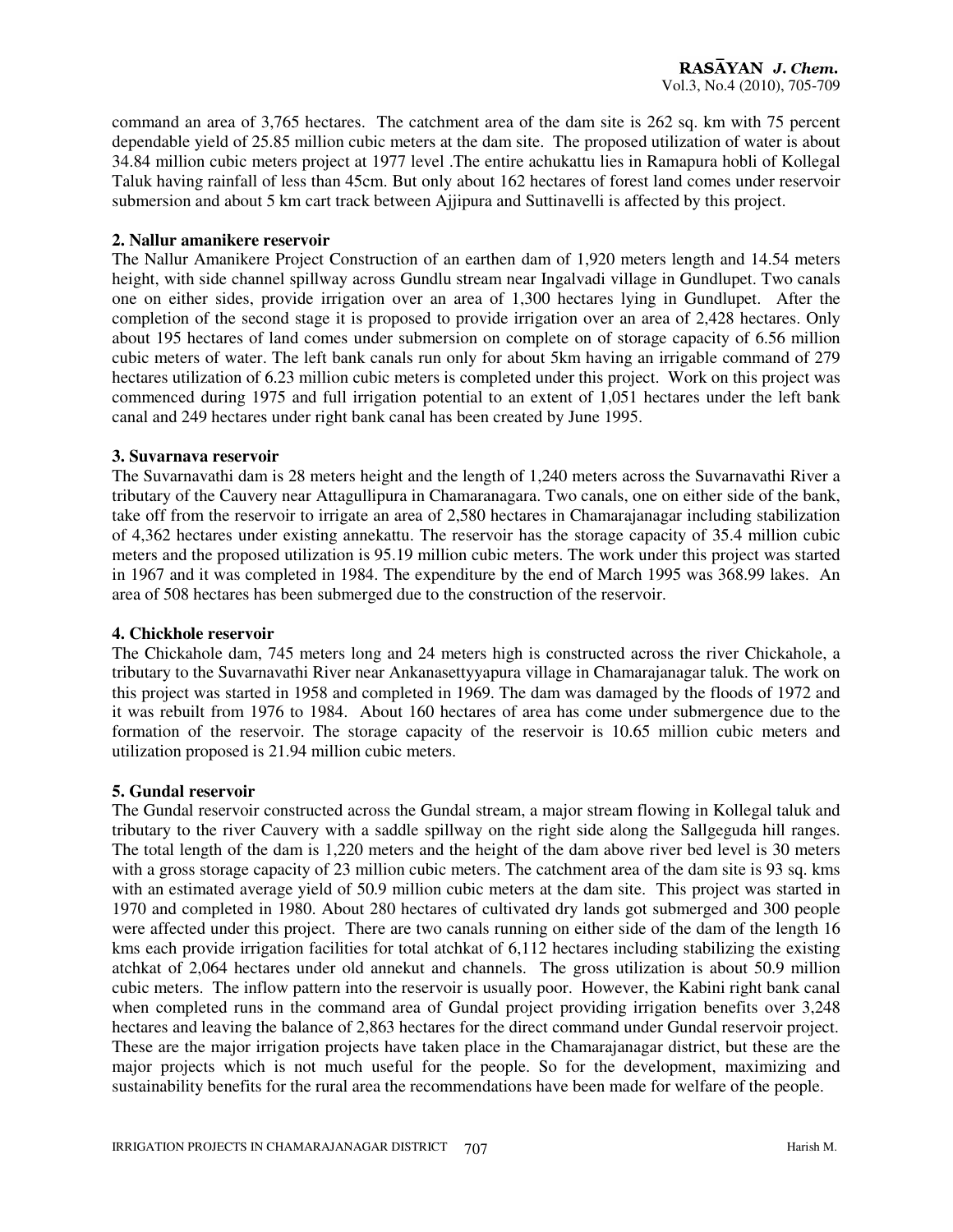## **RESULTS AND DISCUSSION**

The Karnataka's progress in irrigation though impressive but it is adequate to effectively meet the challenges of the field technology by adopting new micro level irrigation systems in the district. The delay in the completion of the several major irrigation projects and neglect of minor irrigation are responsible for the extension of agriculture and land use in the district.

- 1. The irrigation in Chamarajanagar district is to be carried out in the macro level due to low rainfall in the district, but this can be carried out where there is more amount of rainfall in the Biligiri betta/hills, hillocks of Gopala Swamy Hills, where these two hills is the convergence of eastern and western Ghats in the district. The Male Mahadeshwara Hills a part of eastern Gahts will receive more of rainfall in the month of October to December.The rain water can be channelized for the irrigation or can be connected to the existing projects or to take up micro level irrigation projects. This may lead to increase the agricultural productivity by nearly 18-20 percent crops in the district.
- 2. The lakes, ponds, canals, wells should be desilted once in 5 years in order to increase the carrying capacity of water ,which increase the irrigational land use in the district in order to help the agriculturists.
- 3. The rain water should be harvested in the agricultural fields and it should be made compulsory in the agricultural filed as well as the by channelizing through inter linking of lakes and ponds in particular region with respect to amount of rainfall in the catchment region.
- 4. In order to save/minimize the water for irrigation and to make proper channel for the agricultural fields with limited water. So for this with the help of local people through different employment schemes have to think "Namma Halli" (our Village) "Namma Kere" (Our pond) in several schemes such as desilting, linking of ponds and tanks, rain water harvesting, extension of water for dry lands etc in the villages through government sponsored schemes.
- 5. The farmers have to think before the cropping area, types of crops, number of crops can be harvested, season depending on rainfall, Humidity, temperature, soil, and the storage of water in the reservoir at local level.
- 6. The Government has to relook in macro level of irrigation in the hobli wise or Gram panchayat for the maintenance and development of tanks, pond and lakes existing in the area. The local people will know the problems existing in their area such as rainfall, crops, land use, area under cultivation, Geographical area etc.

#### **CONCLUSION**

The sustainability of the irrigation depends on the amount of rainfall and their use in the catchment area and the amount of fresh water released from the dams in Chamarajanagar district for agriculture. The operation of irrigation system is rather sophisticated and requires high degree between the district irrigation management and the user for maximizing benefit. There are despites among the irrigated and non irrigational land users are commonly mediated at the district level for the existing crisis on water. These dams reduce the storage capacity and sustainability for the longer duration of water flow for irrigation by silt from the rivers. The local planning has to think of sustainability development with in the district and maximizing the limited rain water as a resource. These are the above recommendations for irrigation to agriculture play a major role in the Chamarajanagar district.

#### **REFERENCES**

- 1. Asian Development Bank. Linking Poverty Reduction and Water Management (2006).
- 2. M.K. Alam, A.F.M. Saleh and M.M. Miah, *Bangladesh Journal of Water Resources Research*, **2(1)**, 1 (1981).
- 3. R.G..Allen. , L.S. Pereira, D. Raes, and M. Smith. 'Crop evapotranspiration: guidelines for computing crop water requirements', Food and Agriculture Organization of the United Nations (FAO), Rome, Italy , *Irrigation and Drainage Paper,* No. 56. 300 p(1998)